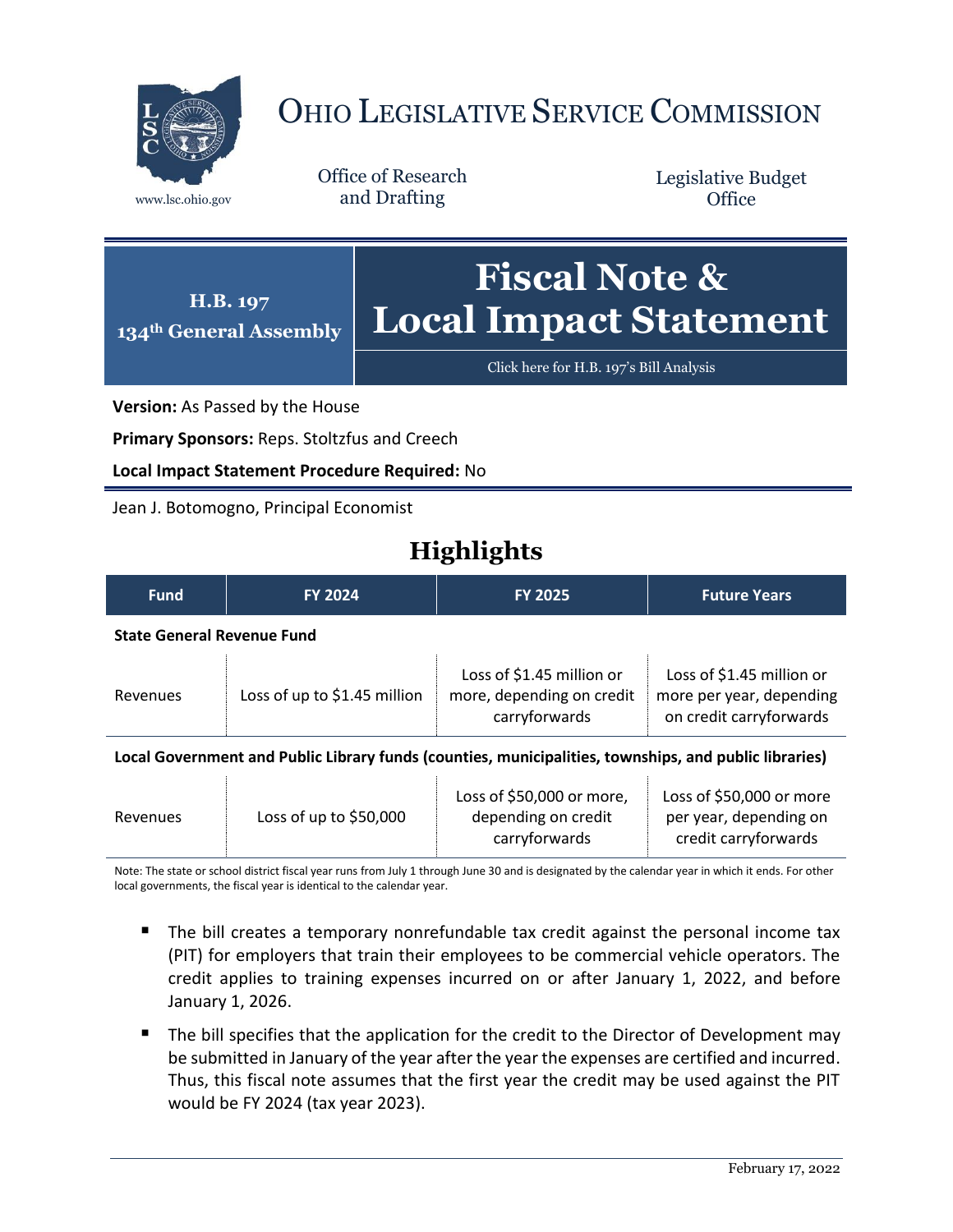■ Under codified law, the revenue loss would be shared by the state GRF (96.68%), the Local Government Fund (LGF, 1.66%), and the Public Library Fund (PLF, 1.66%). Funds deposited into the LGF and PLF are distributed to counties, municipalities, townships, and public libraries according to statutory formulas and decisions by county budget commissions.

## **Detailed Analysis**

The bill creates a temporary nonrefundable tax credit of up to \$25,000 against the personal income tax (PIT) for employers that train their employees to obtain a commercial driver's license (CDL) or to operate a commercial motor vehicle. If the amount of the credit exceeds the tax otherwise due in any year, the excess may be carried forward and applied to a future tax liability for up to five years. The credit applies for calendar year 2021 through 2024, and applies to training expenses paid on or after January 1, 2022, but before January 1, 2026. Training expenses are described in the bill as any cost customarily incurred by an employer to train an employee who is qualified to obtain a CDL or to operate a commercial motor vehicle, excluding wages for the employee being trained. The bill specifies that the credit is allowed against a taxpayer's PIT aggregate tax liability. Thus, to the extent a taxpayer's business income is tax exempt due to the business income deduction in codified law, the tax credit would apply against the taxpayer's nonbusiness income tax liability. The credit may be claimed by employers that are sole proprietors or organized as a pass-through entity (partnership, limited liability company, or S-corporation).

To obtain the credit, an employer must first apply to the Director of Development on or before the first of December of each year with an estimate of the training expenses that the employer expects to pay in the upcoming year. The Director may certify up to \$50,000 of estimated training expenses as eligible for the tax credit for every application. Then, in January of the year after the year the expenses are certified and incurred,<sup>1</sup> the employer applies to the Director for the tax credit, which equals one-half of the employer's actual training expenses. The application shall be submitted on a form prescribed by the Director and include an itemized list of tax credit-eligible training expenses incurred by the employer for each employee and the identities of those employees. The bill also requires an employer that was issued a tax credit certificate to file with the Director, one year after the credit was issued, a form identifying all employees whose training is the basis of that credit and who quit or were terminated during the preceding year, and the amount of the credit attributable to those employees. This form should be filed on or before January 21 of the year following the issuance year stated on the tax credit certificate. Finally, the bill requires the Director to annually submit a report to the General Assembly that includes the total number of employees reported to the Director for the preceding year and related tax credits.

The bill specifies that the total training expenses that may be certified in any year (for all applicants) may not exceed \$3 million. The tax credits that may be awarded are 50% of the certified training expenses, yielding a maximum revenue loss the first year of \$1.5 million. However, if in any year the amount of credits awarded is less than the annual cap, the difference may be carried forward and added to the maximum amount to be awarded the following year. The bill specifies that the application for the credit to the Director of Development may be

 $\overline{a}$ 

<sup>&</sup>lt;sup>1</sup> The bill specifies that this application may be submitted after January 1 and before January 21.